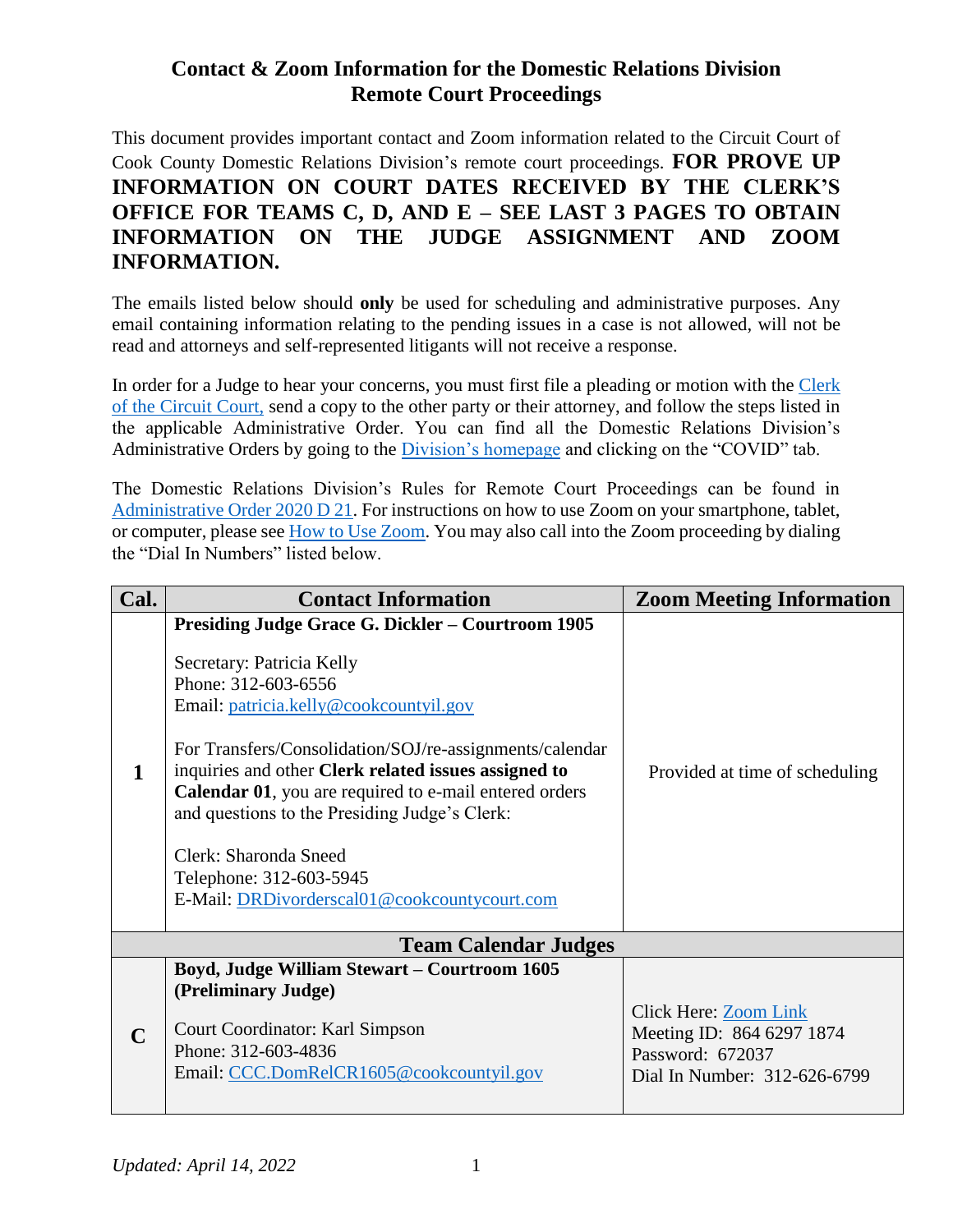|    | Shapiro, Judge James - Courtroom 2103A                              |                                                    |
|----|---------------------------------------------------------------------|----------------------------------------------------|
|    | <b>Court Clerk:</b>                                                 | Click Here: Click Here                             |
| 31 | Email: CCC.DomRelCR2103A@cookcountyil.gov                           | Meeting ID: 953 7083 8630<br>Passcode: 538300      |
|    |                                                                     | Dial In Number: 312-626-6799                       |
|    |                                                                     |                                                    |
|    | <b>OPEN CALENDAR - Courtroom CL 02</b>                              | Click Here: Zoom Link                              |
|    |                                                                     | Meeting ID: 984 1388 9930                          |
| 32 | <b>Court Clerk:</b><br>Telephone: 312-603-4836                      | Password: 102870                                   |
|    | Email: CCC.DomRelCRCL02@cookcountyil.gov                            | Dial In Number: 312-626-6799                       |
|    |                                                                     |                                                    |
|    | <b>Brooks, Judge Lloyd - Courtroom CL 08</b>                        |                                                    |
|    |                                                                     | Click Here: Zoom Link                              |
| 33 | Court Coordinator: Karl Simpson<br>Telephone: 312-603-4836          | Meeting ID: 942 3689 5468<br>Password: 169097      |
|    | Email: CCC.DomRelCRCL08@cookcountyil.gov                            | Dial In Number: 312-626-6799                       |
|    | Ross, Judge Dominique - Courtroom 1601                              |                                                    |
|    |                                                                     | Click Here: Zoom Link                              |
| 34 | <b>Court Clerk: Erik Reyes</b>                                      | Meeting ID: 957 7033 3732                          |
|    | Telephone: 312-603-4845                                             | Password: 536935                                   |
|    | Email: CCC.DomRelCR1601@cookcountyil.gov                            | Dial In Number: 312-626-6799                       |
|    | Goldfarb, Judge Renee - Courtroom 2805                              |                                                    |
| 35 | <b>Court Clerk: Terriann Sneed</b>                                  | Click Here: Zoom Link<br>Meeting ID: 971 5226 9618 |
|    | Telephone: 312-603-3897                                             | Password: 718655                                   |
|    | Email: CCC.DomRelCR2805@cookcountyil.gov                            |                                                    |
|    | Arce, Judge Edward - Courtroom 1602                                 | <b>Effective February 1, 2022</b>                  |
|    | (Preliminary Judge)                                                 | Click Here: Zoom Link<br>Meeting ID: 999 1939 0962 |
| D  | Court Coordinator: Alexis Cunningham                                | Passcode: 505667                                   |
|    | Telephone: 312-603-4823                                             | Dial In Number: 312-626-6799                       |
|    | Email: CCC.DomRelCR1602@cookcountyil.gov                            |                                                    |
|    | <b>OPEN CALENDAR - Courtroom 1908</b>                               | <b>Click Here: Zoom Link</b>                       |
|    | <b>Court Clerk:</b>                                                 | Meeting ID: 963 4925 3565                          |
| 41 | Telephone: 312-603-4823                                             | Password: 583053<br>Dial In Number: 312-626-6799   |
|    | Email: CCC.DomRelCR1908@cookcountyil.gov                            |                                                    |
|    | Jean-Baptiste, Judge Lionel - Courtroom 2807                        | Click Here: Zoom Link                              |
|    |                                                                     | Meeting ID: 993 6826 7248                          |
| 42 | <b>Court Clerk: Kenneth Davis</b>                                   | Password: 793451                                   |
|    | Telephone: 312-603-3898<br>Email: CCC.DomRelCR2807@cookcountyil.gov | Dial In Number: 312-626-6799                       |
|    |                                                                     |                                                    |
|    | Jannusch, Judge Matthew - Courtroom CL 11                           | Click Here: <b>Zoom Link</b>                       |
| 43 | <b>Court Clerk:</b>                                                 | Meeting ID: 977 7074 1611<br>Passcode: 319346      |
|    | Telephone: 312-603-4823                                             | Dial In Number: 312-626-6799                       |
|    | Email: CCC.DomRelCRCL11@cookcountyil.gov                            |                                                    |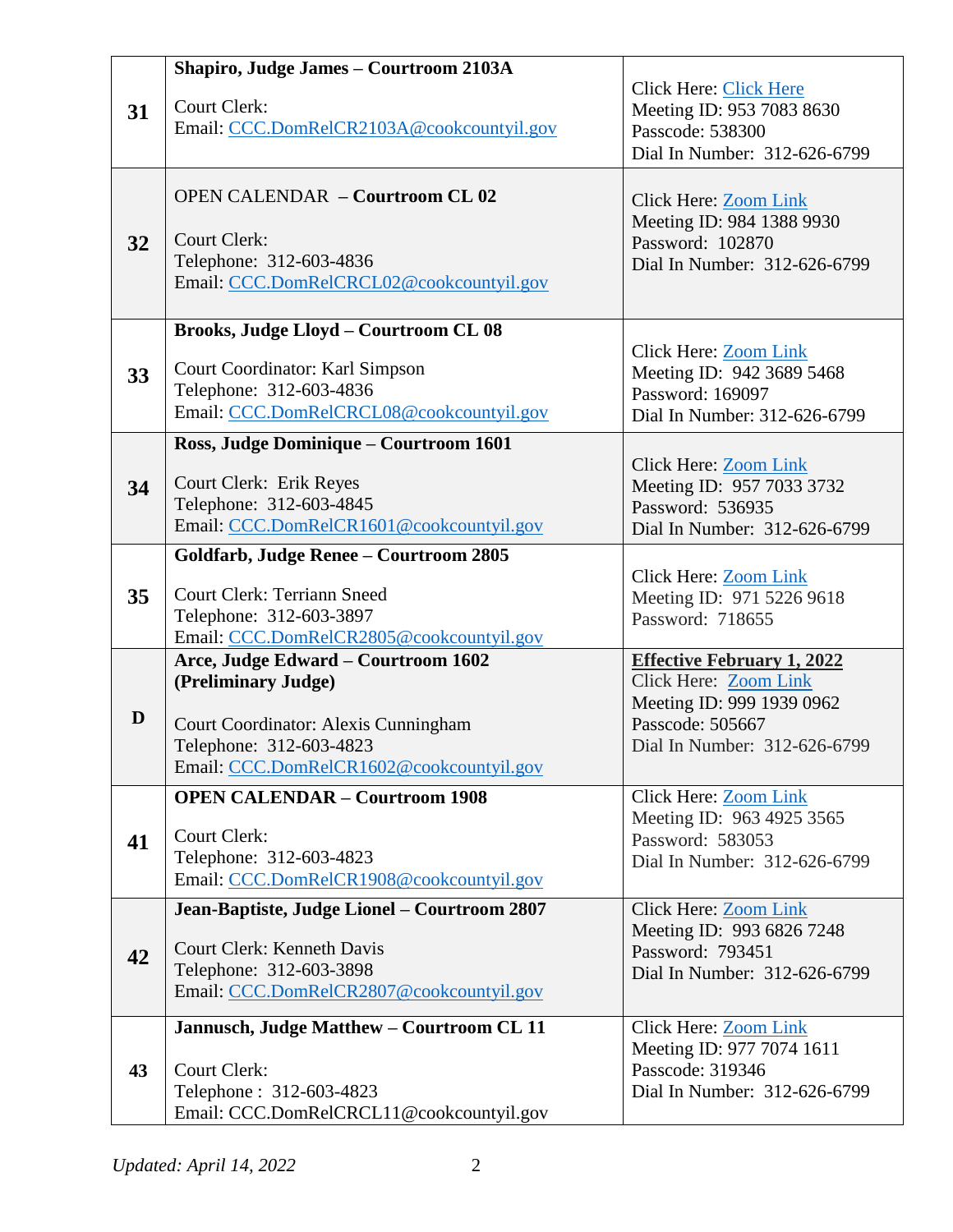| 44 | Ahern, Judge Gregory - Courtroom 1508<br>Court Clerk: Debbie Keener<br>Telephone: 312-603-4808<br>Email: CCC.DomRelCR1508@cookcountyil.gov                                        | Click Here: Zoom Link<br>Meeting ID: 823 0918 0627<br>Password: 321390<br>Dial In Number: 312-626-6799          |
|----|-----------------------------------------------------------------------------------------------------------------------------------------------------------------------------------|-----------------------------------------------------------------------------------------------------------------|
| 45 | Webber, Judge Andrea - Courtroom CL 06<br>Court Clerk: Courtney Cullar<br>Telephone: 312-603-4823<br>Email: CCC.DomRelCRCL06@cookcountyil.gov                                     | Click Here: Zoom Link<br>Meeting ID: 989 2324 2770<br>Password: 932850<br>Dial In Number: 312-626-6799          |
| E  | <b>Powers, Judge Patrick - Courtroom 1603</b><br>(Preliminary Judge)<br>Court Coordinator: Gwendolyn Brown<br>Telephone: 312-603-4839<br>Email: CCC.DomRelCR1603@cookcountyil.gov | Click Here: Zoom Link<br>Meeting ID: 967 3909 8755<br>Password: 266128<br>Dial In Number: 312-626-6799          |
| 51 | Flannigan, Judge Ellen - Courtroom 1901<br>Court Coordinator: Gwendolyn Brown<br>Telephone: 312-603-4839<br>Email: CCC.DomRelCR1901@cookcountyil.gov                              | Click Here: Zoom Link<br>Meeting ID: 936 0956 8702<br>Password: 633440<br>Dial In Number: 312-626-6799          |
| 52 | Silva, Judge Rosa - Courtroom CL 09<br><b>Court Clerk:</b><br>Telephone: 312-603-4839<br>Email: CCC.DomRelCRCL09@cookcountyil.gov                                                 | Click Here: Zoom Link<br>Meeting ID: 957 3893 2973<br>Password: 932385<br>Dial In Number: 312-626-6799          |
| 53 | <b>OPEN - Courtroom CL 04</b><br>Court Clerk:<br>Telephone: 312-603-4839<br>Email: CCC.DomRelCRCL04@cookcountyil.gov                                                              | <b>Click Here: Zoom Link</b><br>Meeting ID: 914 3656 4382<br>Password: DRDCal53<br>Dial In Number: 312-626-6799 |
| 54 | Rosenberg, Judge Geri Pinzur - Courtroom CL 12<br><b>Court Clerk:</b><br>Telephone: 312-603-4839<br>Email: CCC.DomRelCRCL12@cookcountyil.gov                                      | <b>Click Here: Zoom Link</b><br>Meeting ID: 843 7608 0114<br>Passcode: 086627<br>Dial In Number: 312-626-6799   |
| 55 | Rosario, Judge Diana - Courtroom 1603A<br>Court Clerk: Bianca Warner<br>Telephone: 312-603-4839<br>Email: CCC.DomRelCR1603A@cookcountyil.gov                                      | Click Here: Zoom Link<br>Meeting ID: 910 2096 6431<br>Password: 388534<br>Dial In Number: 312-626-6799          |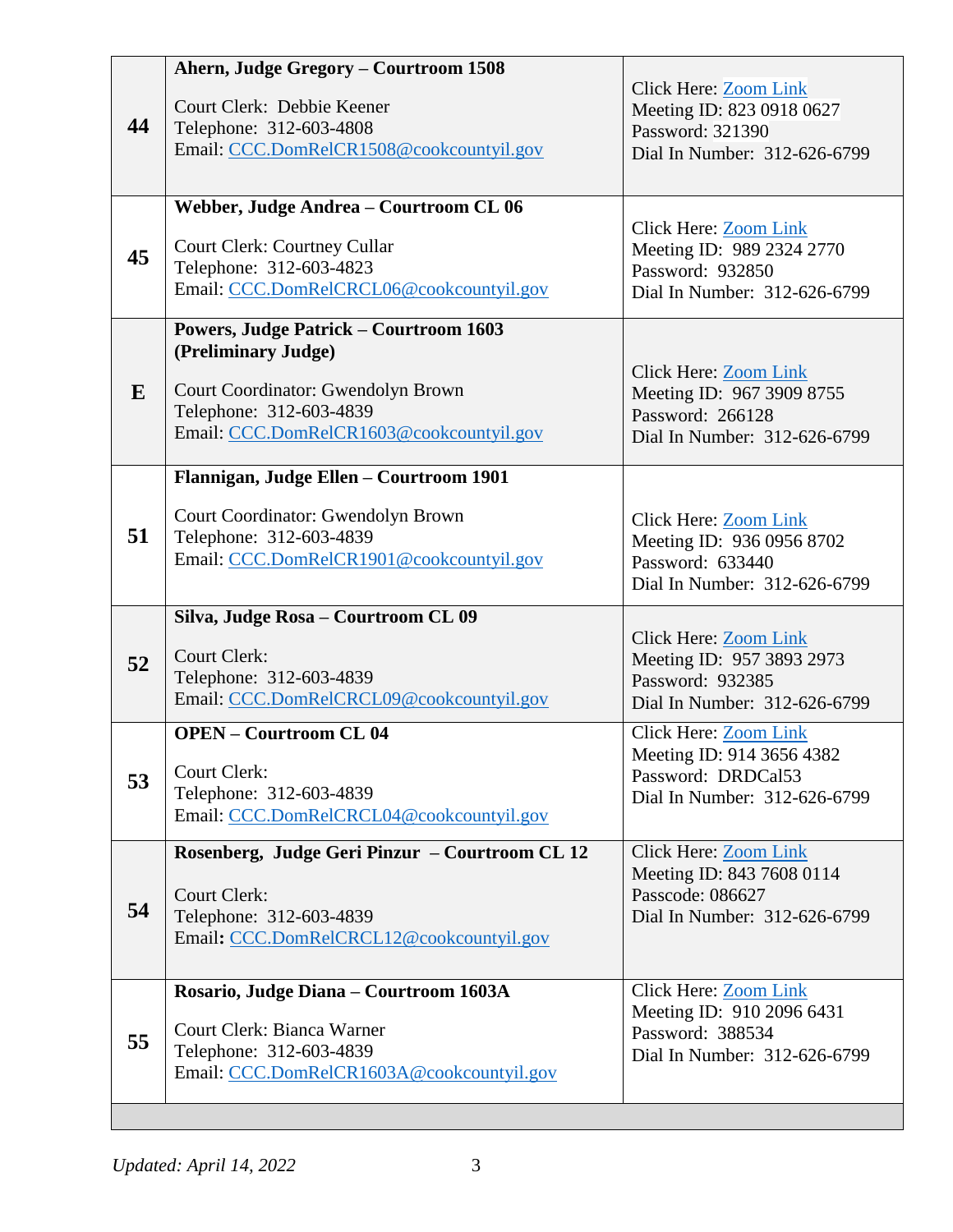| <b>Individual Calendar Judges</b> |                                                                                                                                                                  |                                                                                                               |
|-----------------------------------|------------------------------------------------------------------------------------------------------------------------------------------------------------------|---------------------------------------------------------------------------------------------------------------|
| 11                                | Trew, Judge Mary - Courtroom 3003<br>Court Coordinator: Patricia Kelly<br>Telephone: 312-603-6556<br>Email: CCC.DomRelCR3003@cookcountyil.gov                    | Click Here: Zoom Link<br>Meeting ID: 969 9243 6102<br>Password: 295575<br>Dial In Number: 312-626-6799        |
| 21                                | <b>Bowes, Judge Karen – Courtroom 1902</b><br>Court Coordinator: Eleanora Porter<br>Telephone: 312-603-5921<br>Email: CCC.DomRelCR1902@cookcountyil.gov          | <b>Click Here: Zoom Link</b><br>Meeting ID: 962 7275 3705<br>Passcode: 984250<br>Dial In Number: 312-626-6799 |
| 22                                | Schuster, Judge Naomi - Courtroom 3007<br>Court Coordinator: Deborah Piraino<br>Telephone: 312-603-3025<br>Email: CCC.DomRelCR3007@cookcountyil.gov              | Click Here: Zoom Link<br>Meeting ID: 967 3692 6268<br>Password: 732997<br>Dial In Number: 312-626-6799        |
| 23                                | Johnson, Judge Robert - Courtroom 2108<br>Court Coordinator: Kaye Mason<br>Telephone: 312-603-6024<br>Email: CCC.DomRelCR2108@cookcountyil.gov                   | Click Here: Zoom Link<br>Meeting ID: 934 9022 2003<br>Password: 543296<br>Dial In Number: 312-626-6799        |
| 24                                | Aimen, Judge Julie – Courtroom 1608<br><b>Court Coordinator: Terry Bright</b><br>Telephone: 312-603-4832<br>Email: CCC.DomRelCR1608@cookcountyil.gov             | Click Here: Zoom Link<br>Meeting ID: 966 5031 4052<br>Password: 167210<br>Dial In Number: 312-626-6799        |
| 61                                | Forti, Judge Michael - Courtroom 3004<br>Court Coordinator: Michael Davi<br>Telephone: 312-603-4605<br>Email: CCC.DomRelCR3004@cookcountyil.gov                  | Click Here: Zoom Link<br>Meeting ID: 828 4953 7745<br>Password: 286646<br>Dial In Number: 312-626-6799        |
| 62                                | Scannicchio, Judge Regina - Courtroom 3010<br><b>Court Coordinator: Jaime Barcas</b><br>Telephone: 312-603-4894<br>Email: CCC.DomRelCR3010@cookcountyil.gov      | Click Here: Zoom Link<br>Meeting ID: 932 0108 9277<br>Password: 3010<br>Dial In Number: 312-626-6799          |
| 63                                | Link, Judge Matthew - Courtroom 2002<br><b>Court Coordinator: Roxanne DeJulius</b><br>Telephone: 312-603-5913<br>Email: CCC.DomRelCR2002@cookcountyil.gov        | <b>Click Here: Zoom Link</b><br>Meeting ID: 937 0108 9571<br>Password: 339582<br>Dial In Number: 312-626-6799 |
| 64                                | <b>Mackoff, Judge Myron - Courtroom 3002</b><br><b>Court Coordinator: Gabriela Robles</b><br>Telephone: 312-603-6667<br>Email: CCC.DomRelCR3002@cookcountyil.gov | Click Here: Zoom Link<br>Meeting ID: 893 7734 1892<br>Passcode: 386039<br>Dial In Number: 312-626-6799        |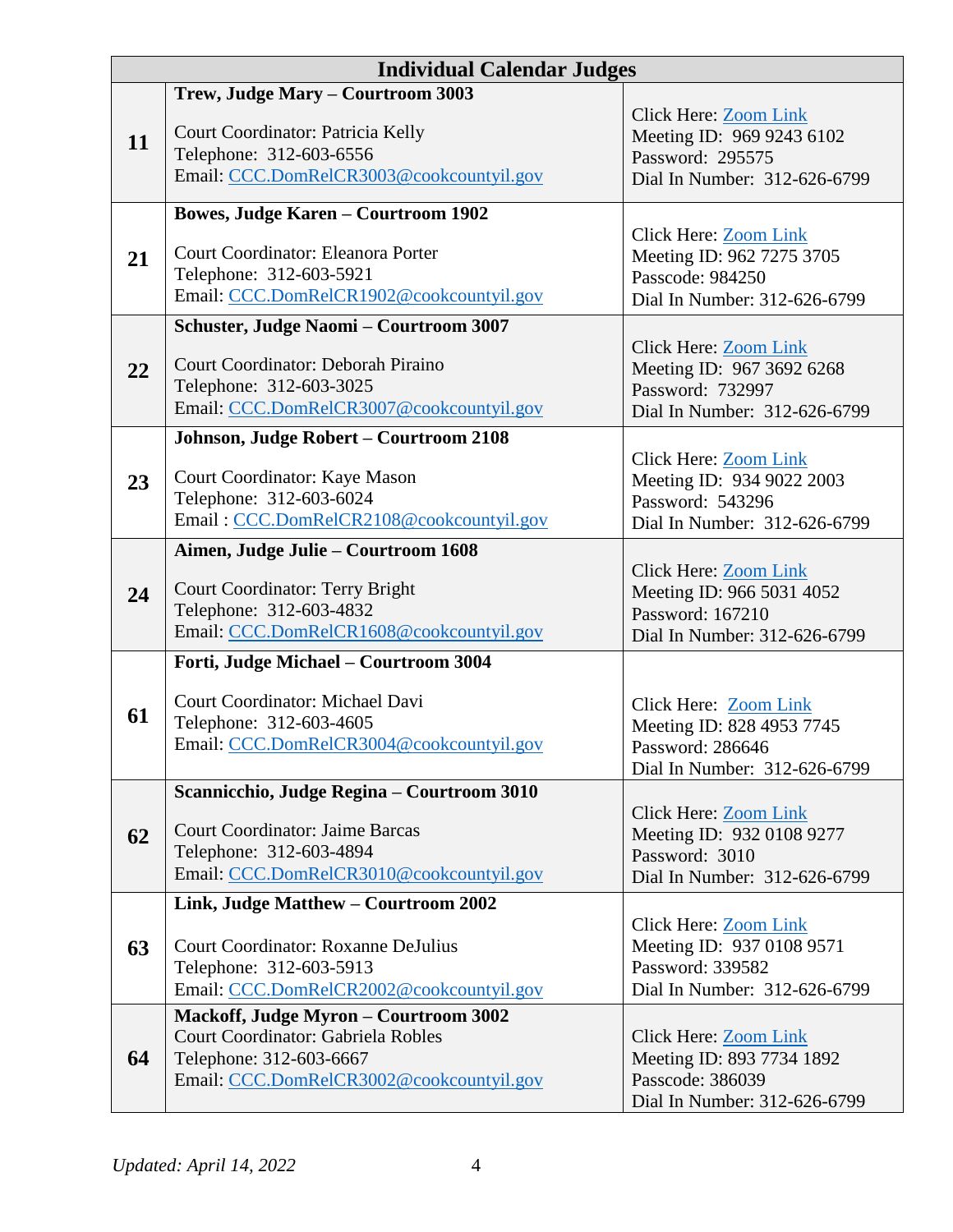|    | Yu, Judge William - Courtroom 3005                                            |                                                    |
|----|-------------------------------------------------------------------------------|----------------------------------------------------|
|    |                                                                               | Click Here: <b>Zoom Link</b>                       |
| 89 | Court Coordinator: Beatriz Garcia                                             | Meeting ID: 927 7769 4626                          |
|    | Telephone: 312-603-4726                                                       | Password: 228926                                   |
|    | Email: CCC.DomRelCR3005@cookcountyil.gov                                      | Dial In Number: 312-626-6799                       |
|    | Romanek, Judge Abbey Fishman - Courtroom 3008                                 |                                                    |
|    |                                                                               | Click Here: Zoom Link                              |
| 94 | <b>Court Coordinator: Joanne Cepek</b>                                        | Meeting ID: 925 1023 5145                          |
|    | Telephone: 312-603-7503                                                       | Password: 767670                                   |
|    | Email: CCC.DomRelCR3008@cookcountyil.gov                                      | Dial In Number: 312-626-6799                       |
|    | Sullivan, Judge Marita - Courtroom 1506                                       |                                                    |
|    |                                                                               | Click Here: Zoom Link                              |
| 95 | Court Coordinator: Kimberly Wilson                                            | Meeting ID: 963 7617 6047                          |
|    | Telephone: 312-603-5545                                                       | Password: 099046                                   |
|    | Email: CCC.DomRelCR1506@cookcountyil.gov                                      | Dial In Number: 312-626-6799                       |
|    | <b>Martinez, Judge Maritza – Courtroom 3006</b>                               |                                                    |
|    |                                                                               | Click Here: Zoom Link                              |
| 97 | <b>Court Coordinator: Nancy Houston</b>                                       | Meeting ID: 985 6932 0525                          |
|    | Telephone: 312-603-6417                                                       | Password: 080942                                   |
|    | Email: CCC.DomRelCR3006@cookcountyil.gov                                      | Dial In Number: 312-626-6799                       |
|    | Rosen, Judge Lori - Courtroom 3001                                            |                                                    |
|    |                                                                               | Click Here: Zoom Link                              |
| 98 | <b>Court Coordinator: Grace Gibson</b>                                        | Meeting ID: 986 5944 0518<br>Password: 938610      |
|    | Telephone: 312-603-7957<br>Email: CCC.DomRelCR3001@cookcountyil.gov           | Dial In Number: 312-626-6799                       |
|    |                                                                               |                                                    |
|    | Loza, Judge Pamela - Courtroom 3009                                           |                                                    |
|    | Court Coordinator: Shanita Tyler-Hennings                                     | Click Here: Zoom Link<br>Meeting ID: 918 4716 4255 |
| 99 | Telephone: 312-603-4279                                                       | Password: 748872                                   |
|    | Email: CCC.DomRelCR3009@cookcountyil.gov                                      | Dial-In Number: 312-626-6799                       |
|    |                                                                               |                                                    |
|    | <b>Expedited Calendar Judges</b><br>Schleifer, Judge Andrea - Courtroom 1601A |                                                    |
|    |                                                                               | Click Here: Zoom Link                              |
|    | Division Administrator: Nairee Hagopian                                       | Meeting ID: 874 872 3208                           |
| 73 | Telephone: 312-603-3037                                                       | Password: 174344                                   |
|    | Email: Nairee.Hagopian@cookcountyil.gov                                       | Dial In Number: 312-626-6799                       |
|    |                                                                               |                                                    |
|    | Murphy, Judge Timothy - Courtroom 1903                                        |                                                    |
|    |                                                                               | Click Here: Zoom Link                              |
| 74 | Division Administrator: Nairee Hagopian                                       | Meeting ID: 999 8116 6538                          |
|    | Telephone: 312-603-3037                                                       | Password: 248664                                   |
|    | Email: Nairee.Hagopian@cookcountyil.gov                                       | Dial In Number: 312-626-6799                       |
|    | Walker, Judge Debra - Courtroom 1901A                                         |                                                    |
|    |                                                                               | Click Here: Zoom Link                              |
| 75 | Division Administrator: Nairee Hagopian                                       | Meeting ID: 942 1368 2635                          |
|    | Telephone: 312-603-3037                                                       | Password: 303768                                   |
|    | Email: Nairee.Hagopian@cookcountyil.gov                                       | Dial In Number: 312-626-6799                       |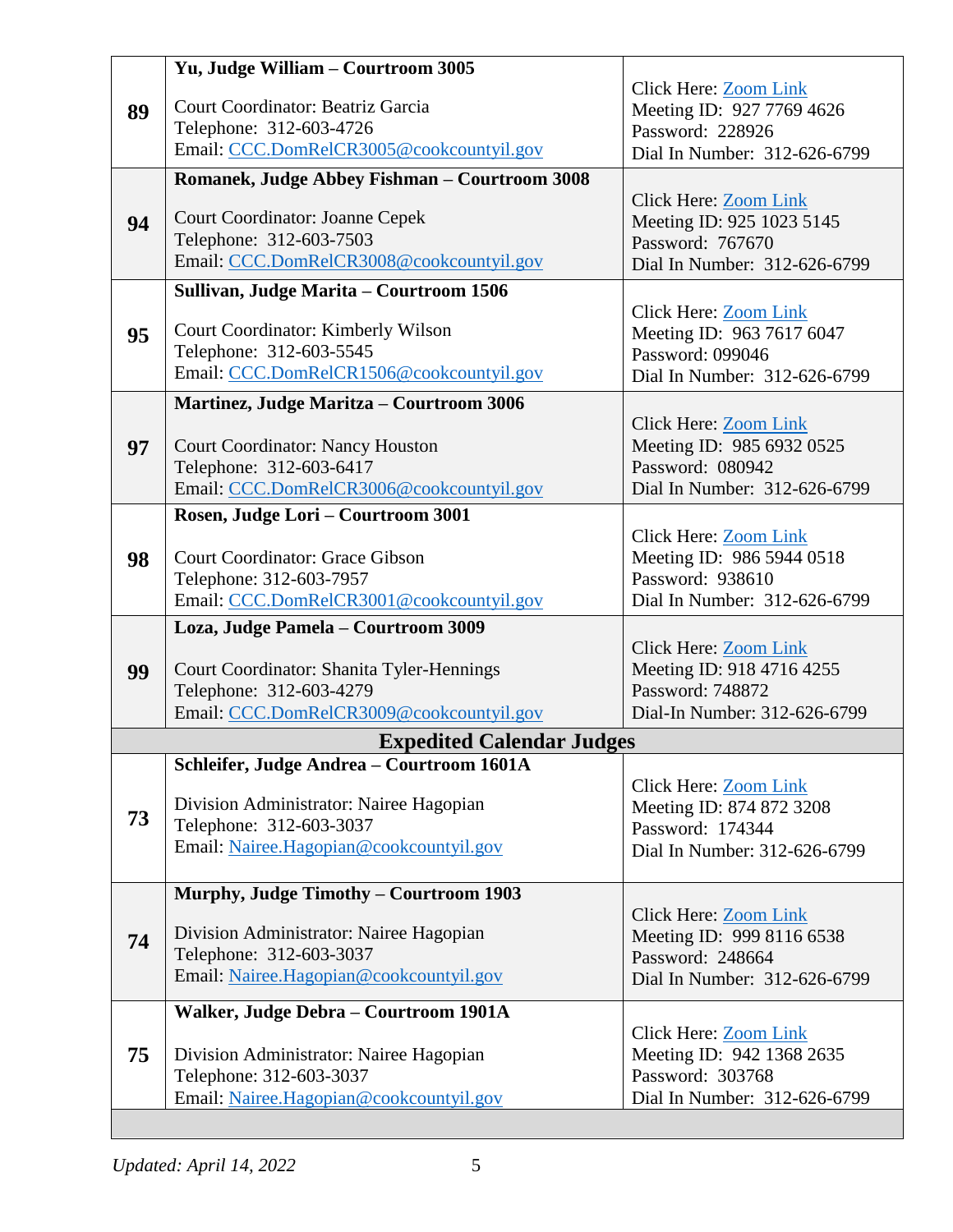|                    | <b>District Court Judges</b>                                                                                                                                                                     |                                                                                                           |
|--------------------|--------------------------------------------------------------------------------------------------------------------------------------------------------------------------------------------------|-----------------------------------------------------------------------------------------------------------|
| $\mathbf{V}$<br>82 | Reynolds, Judge Jeanne - Courtroom 203<br>Court Coordinator: Oriana Lado<br>Telephone: 847-470-7420                                                                                              | Click Here: Zoom Link<br>Meeting ID: 929 8905 6499<br>Password: 016574                                    |
|                    | Email: ccc.SkokieCR203@cookcountyil.gov                                                                                                                                                          | Dial In Number: 312-626-6799                                                                              |
|                    | Fernandez, Judge Rossana - Courtroom 106                                                                                                                                                         |                                                                                                           |
| W                  | <b>Court Coordinator: Susan Castans</b><br>Telephone: 847-818-2427<br>Email: ccc.RollMeadowsCR106@cookcountyil.gov                                                                               | Click Here: Zoom Link<br>Meeting ID: 959 9832 6535<br>Password: W<br>Dial In Number: 312-626-6799         |
|                    | Kelley, Judge Thomas - Courtroom 105                                                                                                                                                             |                                                                                                           |
| G                  | Court Coordinator: Shannon DePersia<br>Telephone: 847-818-2298<br>Email: ccc.RollMeadowsCR105@cookcountyil.gov                                                                                   | Click Here: Zoom Link<br>Meeting ID: 3360 008 105<br>Password: JKelley105<br>Dial In Number: 312-626-6799 |
| $\mathbf{X}$<br>84 | McMahon Zeller, Judge Maura - Courtroom 201<br><b>Court Coordinator: Audrey Garner</b><br>Telephone: 708-865-4812<br>Email: ccc.MaywoodCR201@cookcountyil.gov<br>Court Orders to be e-mailed to: | Click Here: Zoom Link<br>Meeting ID: 985 4839 3692<br>Password: 765383<br>Dial In Number: 312-626-6799    |
|                    | D4CRT201ORDERS@COOKCOUNTYCOURT.COM                                                                                                                                                               |                                                                                                           |
| Y<br>85            | Jackson, Judge D. Renee - Courtroom 202<br>Court Coordinator: Marquita Webster<br>Telephone: 708-974-6838<br>Email: ccc.BridgeviewCR202@cookcountyil.gov                                         | Click Here: Zoom Link<br>Meeting ID: 960 9602 2670<br>Password: 263971<br>Dial In Number: 312-626-6799    |
|                    | Coleman, Judge Bonita - Courtroom 202                                                                                                                                                            | Click Here: Zoom Link                                                                                     |
| $\mathbf{Z}$       | Court Coordinator: Krista Carlson<br>Telephone: 708-232-4306<br>Email: ccc.MarkhamCR202@cookcountyil.gov                                                                                         | Meeting ID: 953 8235 1216<br>Password: 399740<br>Dial In Number: 312-626-6799                             |
| $\bf H$            | Orr, Judge Erika - Courtroom 210<br><b>Court Coordinator: Cathy McDonald</b><br>Telephone: 708-232-4142<br>Email: ccc.MarkhamCR210@cookcountyil.gov                                              | Click Here: Zoom Link<br>Meeting ID: 968 2240 0197<br>Password: 796744<br>Dial In Number: 312-626-6799    |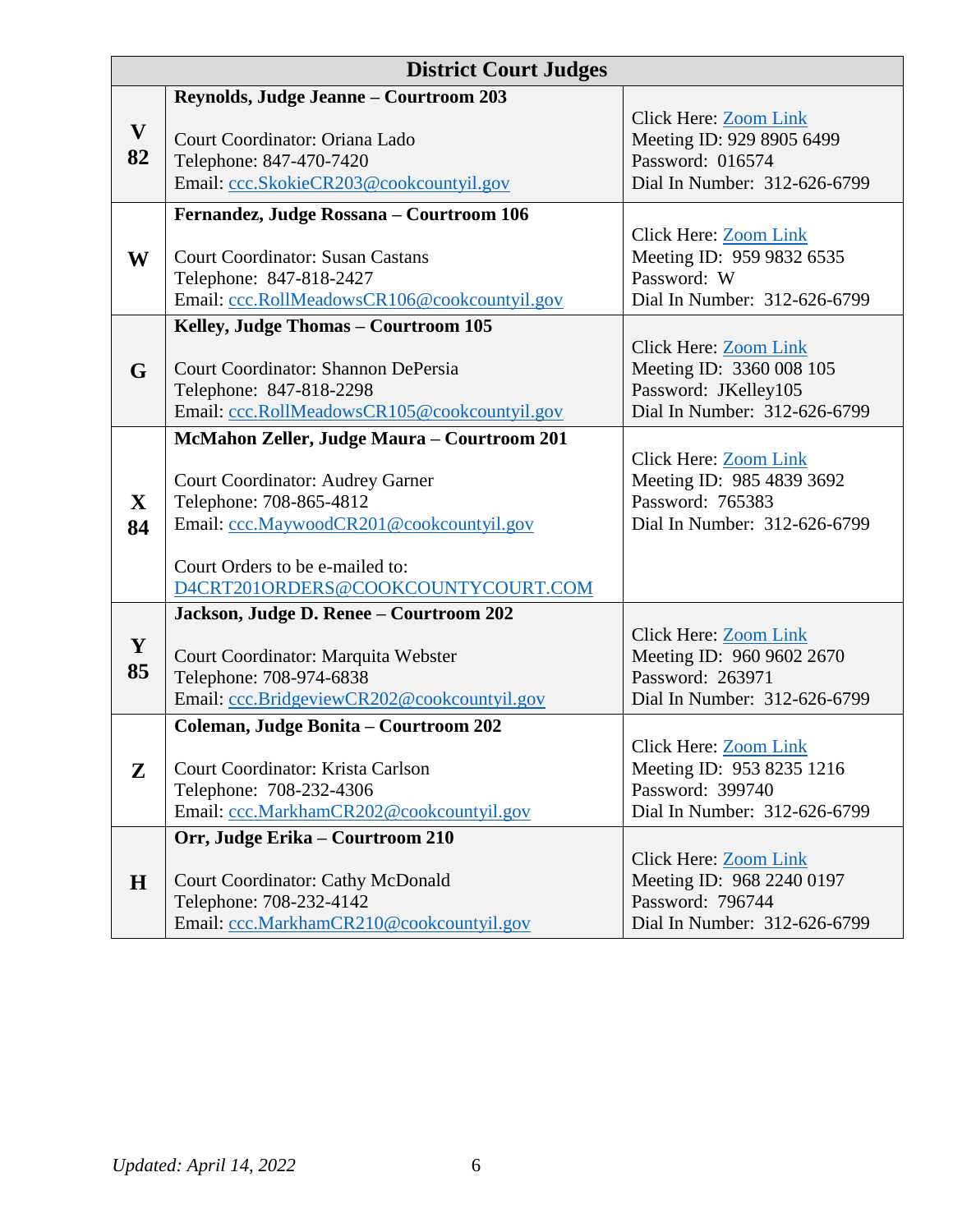## **PROVE UPS SCHEDULED ON CALENDAR C**

|                                              | If the scheduled prove up is on a MONDAY,             |                               |  |
|----------------------------------------------|-------------------------------------------------------|-------------------------------|--|
|                                              | your Judge will be Calendar 31 - Judge James Shapiro  |                               |  |
|                                              | Shapiro, Judge James - Courtroom 2103A                |                               |  |
|                                              | Court Clerk:                                          | <b>Click Here: Click Here</b> |  |
| 31                                           |                                                       | Meeting ID: 953 7083 8630     |  |
|                                              | Email: CCC.DomRelCR2103A@cookcountyil.gov             | Passcode: 538300              |  |
|                                              |                                                       | Dial In Number: 312-626-6799  |  |
|                                              | If the scheduled prove up is on a <b>TUESDAY</b> ,    |                               |  |
|                                              | your Judge will be Calendar 35 - Judge Renee Goldfarb |                               |  |
|                                              | Goldfarb, Judge Renee - Courtroom 2805                |                               |  |
|                                              |                                                       | Click Here: Zoom Link         |  |
| 35                                           | <b>Court Clerk: Terriann Sneed</b>                    | Meeting ID: 971 5226 9618     |  |
|                                              | Telephone: 312-603-3897                               | Password: 718655              |  |
|                                              | Email: CCC.DomRelCR2805@cookcountyil.gov              |                               |  |
| If the scheduled prove up is on a WEDNESDAY, |                                                       |                               |  |
|                                              | your Judge will be Calendar 34 - Judge Dominique Ross |                               |  |
|                                              | Ross, Judge Dominique - Courtroom 1601                |                               |  |
|                                              |                                                       | Click Here: <b>Zoom Link</b>  |  |
|                                              | <b>Court Clerk: Erik Reyes</b>                        | Meeting ID: 957 7033 3732     |  |
|                                              | Telephone: 312-603-4845                               | Password: 536935              |  |
|                                              | Email: CCC.DomRelCR1601@cookcountyil.gov              | Dial In Number: 312-626-6799  |  |
|                                              |                                                       |                               |  |
|                                              | If the scheduled prove up is on a <b>THURSDAY</b> ,   |                               |  |
|                                              | your Judge will be Calendar 32 - No Judge             |                               |  |
|                                              | <b>OPEN CALENDAR - COURTROOM CL 02</b>                |                               |  |
|                                              |                                                       | Click Here: <b>Zoom Link</b>  |  |
| 32                                           | Court Coordinator: Karl Simpson                       | Meeting ID: 984 1388 9930     |  |
|                                              | Telephone: 312-603-4836                               | Password: 102870              |  |
|                                              | Email: CCC.DomRelCRCL02@cookcountyil.gov              | Dial In Number: 312-626-6799  |  |
|                                              | If the scheduled prove up is on a <b>FRIDAY</b> ,     |                               |  |
|                                              | your Judge will be Calendar 33 - Judge Lloyd Brooks   |                               |  |
|                                              | <b>Brooks, Judge Lloyd - Courtroom CL 08</b>          |                               |  |
|                                              |                                                       | Click Here: Zoom Link         |  |
|                                              | Court Coordinator: Karl Simpson                       | Meeting ID: 942 3689 5468     |  |
| 33                                           | Telephone: 312-603-4836                               | Password: 169097              |  |
|                                              | Email: CCC.DomRelCRCL08@cookcountyil.gov              | Dial In Number: 312-626-6799  |  |
|                                              |                                                       |                               |  |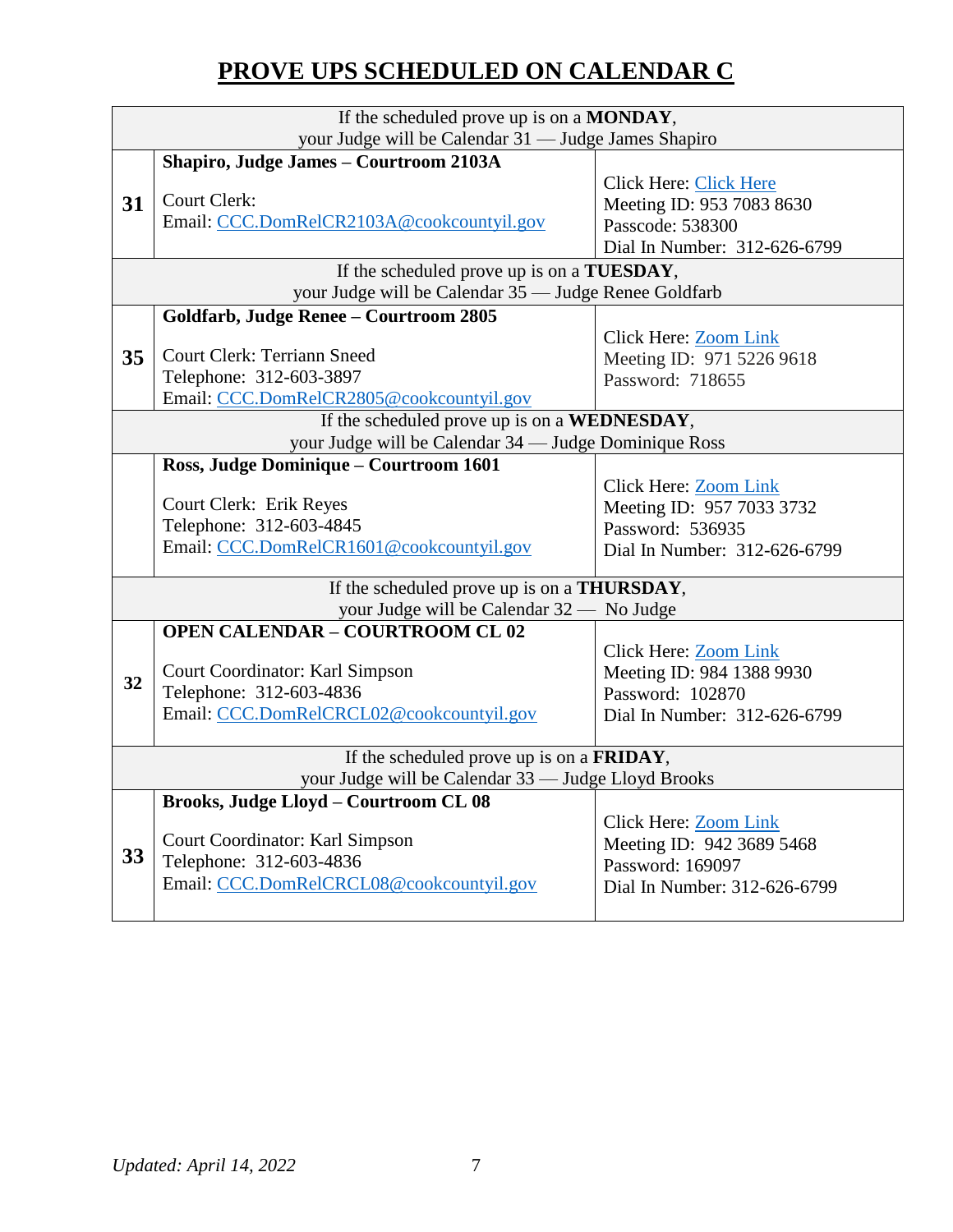## **PROVE UPS SCHEDULED ON CALENDAR D**

| If the scheduled prove up is on a MONDAY,                   |                                                                     |                              |  |
|-------------------------------------------------------------|---------------------------------------------------------------------|------------------------------|--|
|                                                             | your Judge will be Calendar 41 - Judge Elizabeth Loredo Rivera      |                              |  |
|                                                             | <b>OPEN CALENDAR - Courtroom 1908</b>                               | Click Here: Zoom Link        |  |
|                                                             |                                                                     | Meeting ID: 963 4925 3565    |  |
| 41                                                          | Court Clerk: Bianca Warner                                          | Password: 583053             |  |
|                                                             | Email: CCC.DomRelCR1908@cookcountyil.gov                            | Dial In Number: 312-626-6799 |  |
|                                                             | If the scheduled prove up is on a TUESDAY,                          |                              |  |
|                                                             | your Judge will be Calendar 43 - Judge Matthew Jannusch             |                              |  |
|                                                             | Jannusch, Judge Matthew - Courtroom CL 11                           | <b>Click Here: Zoom Link</b> |  |
|                                                             |                                                                     | Meeting ID: 977 7074 1611    |  |
| 43                                                          | Court Clerk:                                                        | Passcode: 319346             |  |
|                                                             | Telephone: 312-603-4823                                             | Dial In Number: 312-626-6799 |  |
|                                                             | Email: CCC.DomRelCRCL11@cookcountyil.gov                            |                              |  |
| If the scheduled prove up is on a WEDNESDAY,                |                                                                     |                              |  |
| your Judge will be Calendar 45 - Judge Andrea Webber        |                                                                     |                              |  |
|                                                             | Webber, Judge Andrea - Courtroom CL 06                              |                              |  |
|                                                             |                                                                     | Click Here: Zoom Link        |  |
| 45                                                          | <b>Court Clerk: Courtney Cullar</b>                                 | Meeting ID: 989 2324 2770    |  |
|                                                             | Telephone: 312-603-4823                                             | Password: 932850             |  |
|                                                             | Email: CCC.DomRelCRCL06@cookcountyil.gov                            | Dial In Number: 312-626-6799 |  |
| If the scheduled prove up is on a <b>THURSDAY</b> ,         |                                                                     |                              |  |
|                                                             | your Judge will be Calendar 44 - Judge Gregory Ahern                |                              |  |
|                                                             | Ahern, Judge Gregory - Courtroom 1508                               |                              |  |
|                                                             |                                                                     | <b>Click Here: Zoom Link</b> |  |
|                                                             | Court Coordinator: Debbie Keener                                    | Meeting ID: 823 0918 0627    |  |
|                                                             | Telephone: 312-603-4823                                             | Password: 321390             |  |
| 44                                                          | Email: CCC.DomRelCR1508@cookcountyil.gov                            | Dial In Number: 312-626-6799 |  |
|                                                             |                                                                     |                              |  |
|                                                             |                                                                     |                              |  |
|                                                             |                                                                     |                              |  |
| If the scheduled prove up is on a FRIDAY,                   |                                                                     |                              |  |
| your Judge will be Calendar 42 - Judge Lionel Jean-Baptiste |                                                                     |                              |  |
|                                                             | Jean-Baptiste, Judge Lionel - Courtroom 2807                        | <b>Click Here: Zoom Link</b> |  |
|                                                             |                                                                     | Meeting ID: 993 6826 7248    |  |
|                                                             |                                                                     |                              |  |
| 42                                                          | <b>Court Clerk: Kenneth Davis</b>                                   | Password: 793451             |  |
|                                                             | Telephone: 312-603-3898<br>Email: CCC.DomRelCR2807@cookcountyil.gov | Dial In Number: 312-626-6799 |  |